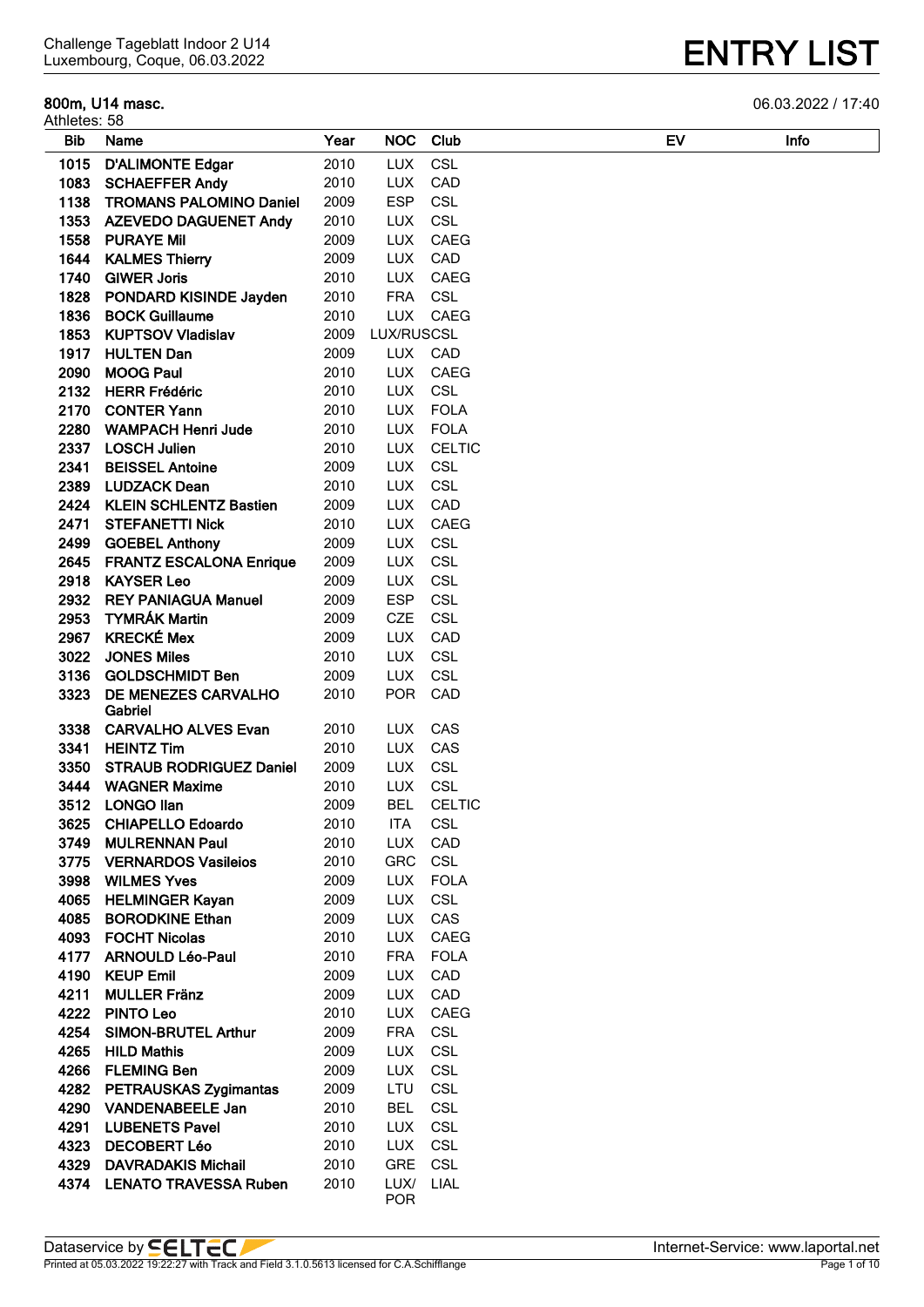#### **800m, U14 masc. - Continuation** 06.03.2022 / 17:40 Athletes: 58

|            | AUIICLES. JU                               |      |            |          |    |      |  |  |
|------------|--------------------------------------------|------|------------|----------|----|------|--|--|
| <b>Bib</b> | Name                                       | Year |            | NOC Club | EV | Info |  |  |
| 4511       | <b>MALLOUK Sasha</b>                       | 2010 | <b>FRA</b> | - CSL    |    |      |  |  |
| 4618       | <b>BOZEK Antoine</b>                       | 2010 |            | SLO CAPA |    |      |  |  |
| 4644       | <b>DONNAY de CASTEAU</b><br><b>Cyprien</b> | 2010 |            | LUX CSL  |    |      |  |  |
| 5003       | <b>THOMPSON Sebastian</b>                  | 2009 |            | LUX FOLA |    |      |  |  |

Athletes: 24

| Bib  | <b>Name</b>                    | Year | <b>NOC</b> | Club          | EV | Info |
|------|--------------------------------|------|------------|---------------|----|------|
| 1138 | <b>TROMANS PALOMINO Daniel</b> | 2009 | <b>ESP</b> | <b>CSL</b>    |    |      |
| 1249 | <b>URWALD Arno</b>             | 2009 | <b>LUX</b> | <b>CELTIC</b> |    |      |
| 1558 | <b>PURAYE Mil</b>              | 2009 | LUX.       | <b>CAEG</b>   |    |      |
| 1644 | <b>KALMES Thierry</b>          | 2009 | <b>LUX</b> | CAD           |    |      |
| 1917 | <b>HULTEN Dan</b>              | 2009 | LUX.       | CAD           |    |      |
| 2424 | <b>KLEIN SCHLENTZ Bastien</b>  | 2009 | <b>LUX</b> | CAD           |    |      |
| 2499 | <b>GOEBEL Anthony</b>          | 2009 | LUX.       | <b>CSL</b>    |    |      |
| 2645 | <b>FRANTZ ESCALONA Enrique</b> | 2009 | <b>LUX</b> | <b>CSL</b>    |    |      |
| 2932 | <b>REY PANIAGUA Manuel</b>     | 2009 | <b>ESP</b> | CSL           |    |      |
| 2953 | <b>TYMRÁK Martin</b>           | 2009 | <b>CZE</b> | <b>CSL</b>    |    |      |
| 3092 | <b>HUSTING Oscar</b>           | 2009 | <b>LUX</b> | <b>FOLA</b>   |    |      |
| 3136 | <b>GOLDSCHMIDT Ben</b>         | 2009 | <b>LUX</b> | CSL           |    |      |
| 3386 | <b>BELLINI Louis</b>           | 2009 | <b>FRA</b> | CAD           |    |      |
| 3512 | <b>LONGO Ilan</b>              | 2009 | <b>BEL</b> | <b>CELTIC</b> |    |      |
| 3717 | <b>THILL Jo</b>                | 2009 | <b>LUX</b> | <b>CELTIC</b> |    |      |
| 3998 | <b>WILMES Yves</b>             | 2009 | <b>LUX</b> | <b>FOLA</b>   |    |      |
| 4065 | <b>HELMINGER Kayan</b>         | 2009 | <b>LUX</b> | <b>CSL</b>    |    |      |
| 4085 | <b>BORODKINE Ethan</b>         | 2009 | <b>LUX</b> | CAS           |    |      |
| 4211 | <b>MULLER Fränz</b>            | 2009 | <b>LUX</b> | CAD           |    |      |
| 4254 | <b>SIMON-BRUTEL Arthur</b>     | 2009 | <b>FRA</b> | CSL           |    |      |
| 4265 | <b>HILD Mathis</b>             | 2009 | <b>LUX</b> | <b>CSL</b>    |    |      |
| 4282 | <b>PETRAUSKAS Zygimantas</b>   | 2009 | LTU        | CSL           |    |      |
| 5001 | <b>MISSOUNI Amine</b>          | 2009 | <b>FRA</b> | CAD           |    |      |
| 5003 | <b>THOMPSON Sebastian</b>      | 2009 | LUX.       | <b>FOLA</b>   |    |      |

#### **Hauteur, U14 masc. 13** 06.03.2022 / 13:20

## Athletes: 17

| Bib. | Name                           | Year | NOC.       | Club          | EV | Info |
|------|--------------------------------|------|------------|---------------|----|------|
| 1138 | <b>TROMANS PALOMINO Daniel</b> | 2009 | <b>ESP</b> | CSL           |    |      |
| 1249 | <b>URWALD Arno</b>             | 2009 | LUX.       | <b>CELTIC</b> |    |      |
| 1558 | <b>PURAYE Mil</b>              | 2009 | <b>LUX</b> | CAEG          |    |      |
| 1644 | <b>KALMES Thierry</b>          | 2009 | LUX.       | CAD           |    |      |
| 1853 | <b>KUPTSOV Vladislav</b>       | 2009 | LUX/RUSCSL |               |    |      |
| 2341 | <b>BEISSEL Antoine</b>         | 2009 | LUX.       | CSL           |    |      |
| 2424 | <b>KLEIN SCHLENTZ Bastien</b>  | 2009 | <b>LUX</b> | CAD           |    |      |
| 2918 | <b>KAYSER Leo</b>              | 2009 | <b>LUX</b> | CSL           |    |      |
| 2932 | <b>REY PANIAGUA Manuel</b>     | 2009 | <b>ESP</b> | CSL           |    |      |
| 2967 | <b>KRECKÉ Mex</b>              | 2009 | <b>LUX</b> | CAD           |    |      |
| 3092 | <b>HUSTING Oscar</b>           | 2009 | LUX.       | <b>FOLA</b>   |    |      |
| 3350 | <b>STRAUB RODRIGUEZ Daniel</b> | 2009 | LUX.       | CSL           |    |      |
| 3386 | <b>BELLINI Louis</b>           | 2009 | FRA.       | CAD           |    |      |
| 3717 | <b>THILL Jo</b>                | 2009 | <b>LUX</b> | <b>CELTIC</b> |    |      |
| 4190 | <b>KEUP Emil</b>               | 2009 | <b>LUX</b> | CAD           |    |      |
| 4266 | <b>FLEMING Ben</b>             | 2009 | LUX.       | CSL           |    |      |
| 5001 | <b>MISSOUNI Amine</b>          | 2009 | FRA        | CAD           |    |      |

**ENTRY LIST** 

**60m, U14 masc. 13** 06.03.2022 / 14:50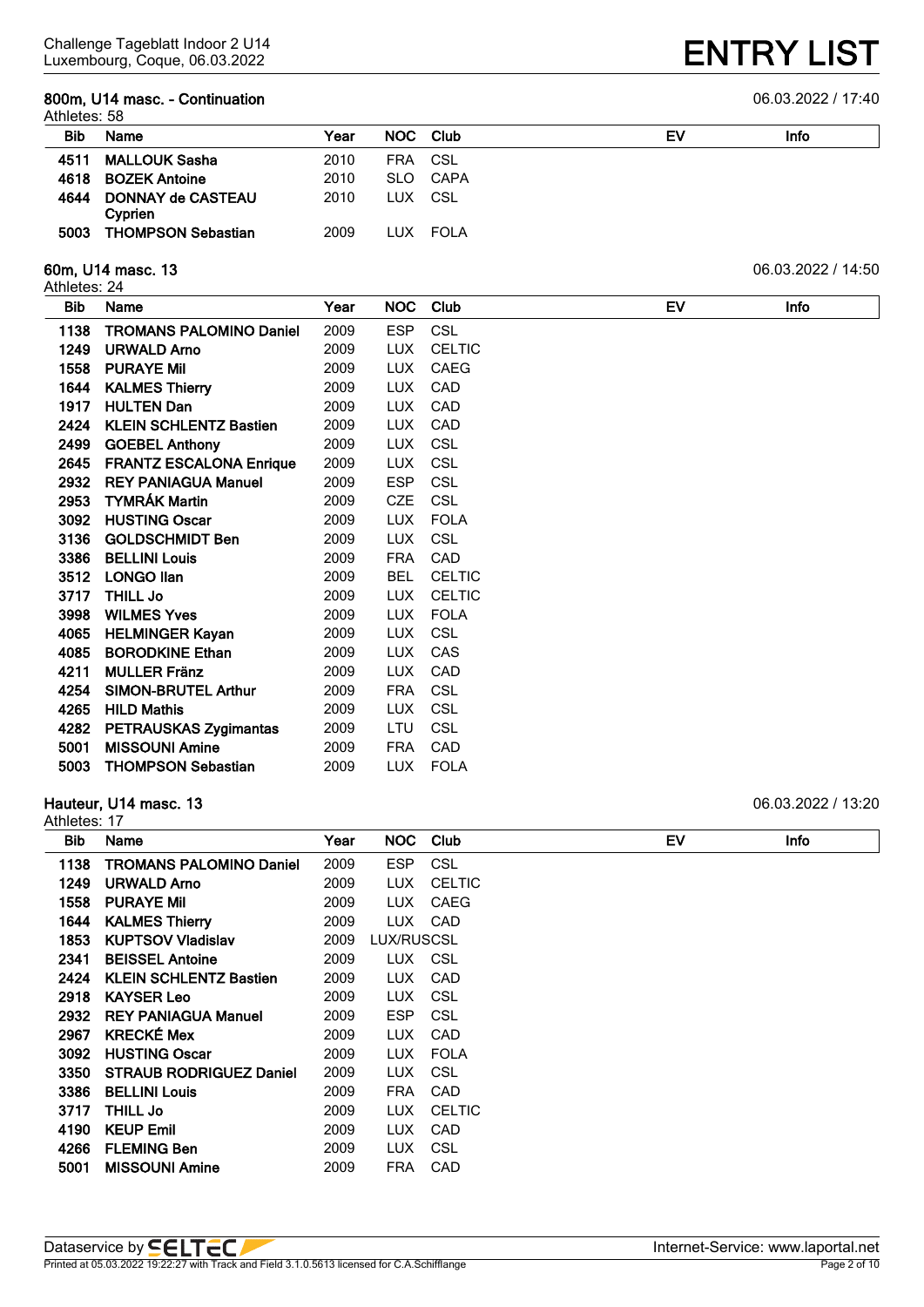#### **Hauteur, U14 masc. 13 - Continuation** 06.03.2022 / 13:20 Athletes: 17

| Bib          | Name                           | Year |            | NOC Club      | EV        | Info               |
|--------------|--------------------------------|------|------------|---------------|-----------|--------------------|
| Athletes: 26 | Longueur Zone, U14 masc. 13    |      |            |               |           | 06.03.2022 / 15:30 |
| <b>Bib</b>   | Name                           | Year |            | NOC Club      | <b>EV</b> | Info               |
| 1249         | <b>URWALD Arno</b>             | 2009 | <b>LUX</b> | <b>CELTIC</b> |           |                    |
| 1853         | <b>KUPTSOV Vladislav</b>       | 2009 | LUX/RUSCSL |               |           |                    |
| 1917         | <b>HULTEN Dan</b>              | 2009 |            | LUX CAD       |           |                    |
| 2341         | <b>BEISSEL Antoine</b>         | 2009 | <b>LUX</b> | CSL           |           |                    |
| 2499         | <b>GOEBEL Anthony</b>          | 2009 | <b>LUX</b> | CSL           |           |                    |
| 2645         | <b>FRANTZ ESCALONA Enrique</b> | 2009 | <b>LUX</b> | CSL           |           |                    |
| 2918         | <b>KAYSER Leo</b>              | 2009 | <b>LUX</b> | CSL           |           |                    |
| 2953         | <b>TYMRÁK Martin</b>           | 2009 | <b>CZE</b> | CSL           |           |                    |
| 2967         | <b>KRECKÉ Mex</b>              | 2009 | <b>LUX</b> | CAD           |           |                    |
| 3092         | <b>HUSTING Oscar</b>           | 2009 | <b>LUX</b> | <b>FOLA</b>   |           |                    |
| 3136         | <b>GOLDSCHMIDT Ben</b>         | 2009 | <b>LUX</b> | CSL           |           |                    |
| 3350         | <b>STRAUB RODRIGUEZ Daniel</b> | 2009 | <b>LUX</b> | CSL           |           |                    |
| 3386         | <b>BELLINI Louis</b>           | 2009 | <b>FRA</b> | CAD           |           |                    |
| 3512         | <b>LONGO Ilan</b>              | 2009 | <b>BEL</b> | <b>CELTIC</b> |           |                    |
| 3717         | <b>THILL Jo</b>                | 2009 | <b>LUX</b> | <b>CELTIC</b> |           |                    |
| 3998         | <b>WILMES Yves</b>             | 2009 | LUX        | <b>FOLA</b>   |           |                    |
| 4065         | <b>HELMINGER Kayan</b>         | 2009 | <b>LUX</b> | CSL           |           |                    |
| 4085         | <b>BORODKINE Ethan</b>         | 2009 | <b>LUX</b> | CAS           |           |                    |
| 4190         | <b>KEUP Emil</b>               | 2009 | <b>LUX</b> | CAD           |           |                    |
| 4211         | <b>MULLER Fränz</b>            | 2009 | <b>LUX</b> | CAD           |           |                    |
| 4254         | <b>SIMON-BRUTEL Arthur</b>     | 2009 | <b>FRA</b> | <b>CSL</b>    |           |                    |
| 4265         | <b>HILD Mathis</b>             | 2009 | <b>LUX</b> | <b>CSL</b>    |           |                    |
| 4266         | <b>FLEMING Ben</b>             | 2009 | <b>LUX</b> | <b>CSL</b>    |           |                    |
| 4282         | <b>PETRAUSKAS Zygimantas</b>   | 2009 | <b>LTU</b> | CSL           |           |                    |
| 5001         | <b>MISSOUNI Amine</b>          | 2009 | <b>FRA</b> | CAD           |           |                    |
| 5003         | <b>THOMPSON Sebastian</b>      | 2009 | LUX.       | <b>FOLA</b>   |           |                    |

#### **60m, U14 masc. 12** 06.03.2022 / 15:50

| Athletes: |  |
|-----------|--|
|           |  |

| Bib  | Name                              | Year | NOC.       | Club          | EV | <b>Info</b> |
|------|-----------------------------------|------|------------|---------------|----|-------------|
| 1015 | <b>D'ALIMONTE Edgar</b>           | 2010 | LUX.       | <b>CSL</b>    |    |             |
| 1231 | <b>EECKHAUT Luca</b>              | 2010 | <b>LUX</b> | <b>CELTIC</b> |    |             |
| 1353 | <b>AZEVEDO DAGUENET Andy</b>      | 2010 | <b>LUX</b> | <b>CSL</b>    |    |             |
| 1740 | <b>GIWER Joris</b>                | 2010 | <b>LUX</b> | <b>CAEG</b>   |    |             |
| 1828 | <b>PONDARD KISINDE Jayden</b>     | 2010 | <b>FRA</b> | CSL           |    |             |
| 1836 | <b>BOCK Guillaume</b>             | 2010 | <b>LUX</b> | CAEG          |    |             |
| 1989 | <b>KIRSCH ADOMATIS Jan Niclas</b> | 2010 | <b>LUX</b> | CAD           |    |             |
|      | Josy                              |      |            |               |    |             |
| 2132 | <b>HERR Frédéric</b>              | 2010 | <b>LUX</b> | <b>CSL</b>    |    |             |
| 2135 | ROQUE-CHEVALIER Oscar             | 2010 | <b>FRA</b> | CSL           |    |             |
| 2170 | <b>CONTER Yann</b>                | 2010 | <b>LUX</b> | <b>FOLA</b>   |    |             |
| 2280 | <b>WAMPACH Henri Jude</b>         | 2010 | LUX.       | <b>FOLA</b>   |    |             |
| 2283 | <b>FOLSCHEID Colin</b>            | 2010 | <b>LUX</b> | CAD           |    |             |
| 2337 | <b>LOSCH Julien</b>               | 2010 | <b>LUX</b> | <b>CELTIC</b> |    |             |
| 2389 | <b>LUDZACK Dean</b>               | 2010 | LUX.       | <b>CSL</b>    |    |             |
| 2418 | <b>SCHOEBEN Guillaume</b>         | 2010 | <b>LUX</b> | <b>CELTIC</b> |    |             |
| 2471 | <b>STEFANETTI Nick</b>            | 2010 | <b>LUX</b> | <b>CAEG</b>   |    |             |
| 3022 | <b>JONES Miles</b>                | 2010 | LUX.       | CSL           |    |             |
| 3222 | <b>HEMMEN Nik</b>                 | 2010 | <b>LUX</b> | <b>CELTIC</b> |    |             |
| 3252 | <b>NIEDERCORN Gaspard</b>         | 2010 | LUX.       | <b>CSL</b>    |    |             |
| 3323 | DE MENEZES CARVALHO<br>Gabriel    | 2010 | <b>POR</b> | CAD           |    |             |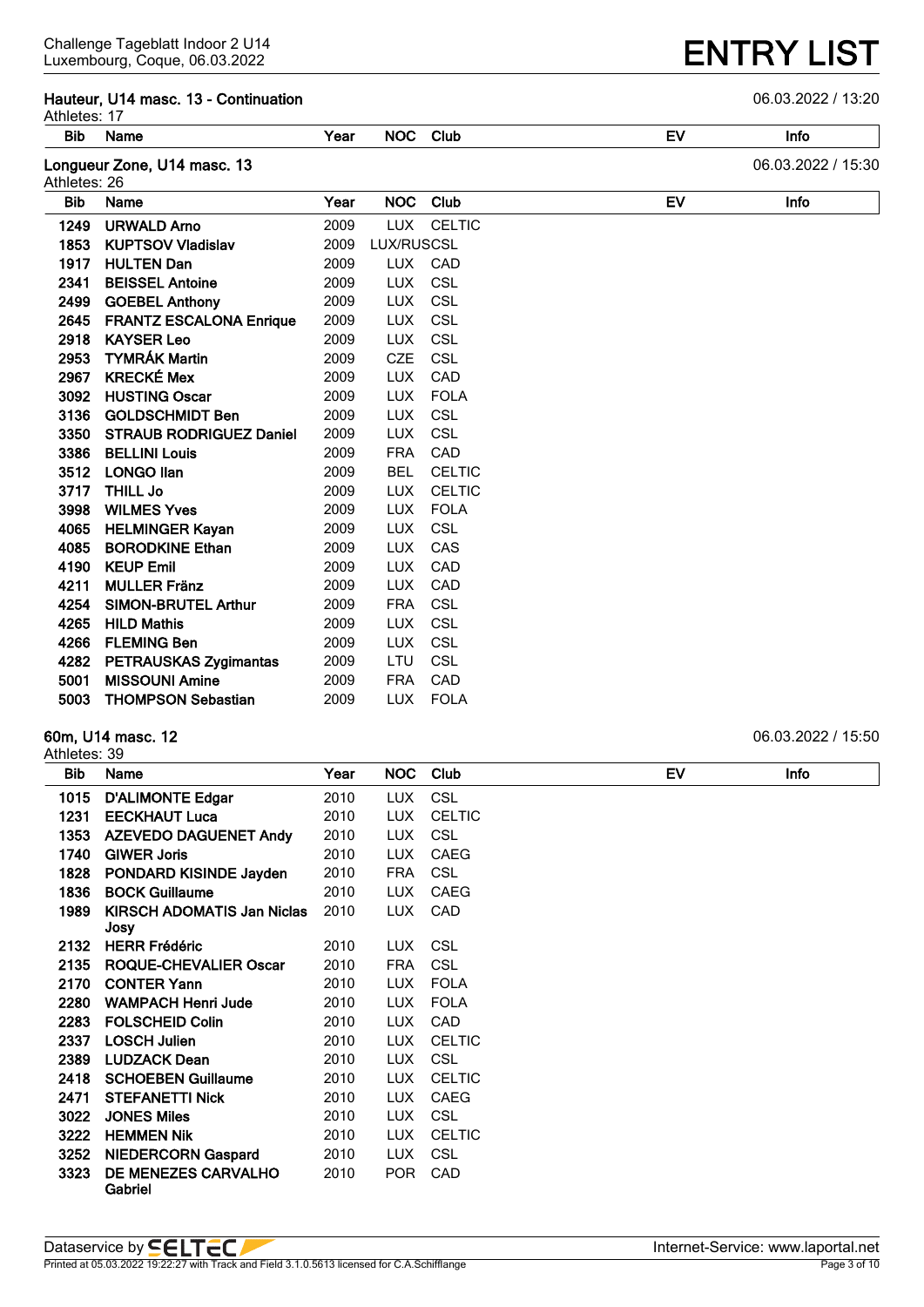## **60m, U14 masc. 12 - Continuation** 06.03.2022 / 15:50

| <b>ENTRY LIST</b> |
|-------------------|
|-------------------|

| Athletes: 39 |                                         |      |                    |               |    |             |
|--------------|-----------------------------------------|------|--------------------|---------------|----|-------------|
| <b>Bib</b>   | Name                                    | Year | NOC .              | Club          | EV | <b>Info</b> |
| 3338         | <b>CARVALHO ALVES Evan</b>              | 2010 | <b>LUX</b>         | CAS           |    |             |
| 3341         | <b>HEINTZ Tim</b>                       | 2010 | LUX.               | CAS           |    |             |
| 3597         | <b>NETTI Audric</b>                     | 2010 | <b>BEL</b>         | CAB           |    |             |
| 3625         | <b>CHIAPELLO Edoardo</b>                | 2010 | <b>ITA</b>         | <b>CSL</b>    |    |             |
| 3775         | <b>VERNARDOS Vasileios</b>              | 2010 | <b>GRC</b>         | <b>CSL</b>    |    |             |
| 3837         | <b>FERNANDEZ Tristen</b>                | 2010 | <b>LUX</b>         | CAEG          |    |             |
| 4064         | <b>HELMINGER Yari</b>                   | 2010 | LUX.               | <b>CSL</b>    |    |             |
| 4093         | <b>FOCHT Nicolas</b>                    | 2010 | <b>LUX</b>         | CAEG          |    |             |
| 4177         | <b>ARNOULD Léo-Paul</b>                 | 2010 | <b>FRA</b>         | <b>FOLA</b>   |    |             |
| 4222         | <b>PINTO Leo</b>                        | 2010 | <b>LUX</b>         | CAEG          |    |             |
| 4290         | <b>VANDENABEELE Jan</b>                 | 2010 | <b>BEL</b>         | CSL           |    |             |
| 4291         | <b>LUBENETS Pavel</b>                   | 2010 | <b>LUX</b>         | <b>CSL</b>    |    |             |
| 4323         | <b>DECOBERT Léo</b>                     | 2010 | LUX.               | <b>CSL</b>    |    |             |
| 4329         | <b>DAVRADAKIS Michail</b>               | 2010 | <b>GRE</b>         | <b>CSL</b>    |    |             |
| 4364         | <b>MARTINS DE ROSALES DIAZ</b><br>Pablo | 2010 | <b>ESP</b>         | <b>CELTIC</b> |    |             |
| 4374         | <b>LENATO TRAVESSA Ruben</b>            | 2010 | LUX/<br><b>POR</b> | <b>LIAL</b>   |    |             |
| 4475         | <b>LAMY Alex Frank</b>                  | 2010 | <b>LUX</b>         | <b>CELTIC</b> |    |             |
| 4511         | <b>MALLOUK Sasha</b>                    | 2010 | <b>FRA</b>         | CSL           |    |             |
| 4644         | <b>DONNAY de CASTEAU</b><br>Cyprien     | 2010 | <b>LUX</b>         | <b>CSL</b>    |    |             |

#### **Hauteur, U14 masc. 12** 06.03.2022 / 13:20

#### Athletes: 19 **Bib Name Year NOC Club EV Info D'ALIMONTE Edgar** 2010 LUX CSL **SCHAEFFER Andy** 2010 LUX CAD **EECKHAUT Luca** 2010 LUX CELTIC **KIRSCH ADOMATIS Jan Niclas Josy** LUX CAD **MOOG Paul** 2010 LUX CAEG **ROQUE-CHEVALIER Oscar** 2010 FRA CSL **FOLSCHEID Colin** 2010 LUX CAD **SCHOEBEN Guillaume** 2010 LUX CELTIC **3222 HEMMEN Nik** 2010 LUX CELTIC **NIEDERCORN Gaspard** 2010 LUX CSL **DE MENEZES CARVALHO Gabriel** POR CAD **WAGNER Maxime** 2010 LUX CSL **NETTI Audric** 2010 BEL CAB **MULRENNAN Paul** 2010 LUX CAD **FERNANDEZ Tristen** 2010 LUX CAEG **HELMINGER Yari** 2010 LUX CSL **MARTINS DE ROSALES DIAZ Pablo** ESP CELTIC **LAMY Alex Frank** 2010 LUX CELTIC **BOZEK Antoine** 2010 SLO CAPA **Longueur Zone, U14 masc. 12** 06.03.2022 / 16:30 Athletes: 42

| <b>Bib</b> | <b>Name</b>                | Year | NOC Club |            | EV | <b>Info</b> |
|------------|----------------------------|------|----------|------------|----|-------------|
|            | 1083 SCHAEFFER Andy        | 2010 | LUX CAD  |            |    |             |
|            | 1231 EECKHAUT Luca         | 2010 |          | LUX CELTIC |    |             |
|            | 1353 AZEVEDO DAGUENET Andy | 2010 | LUX CSL  |            |    |             |
| 1740       | <b>GIWER Joris</b>         | 2010 | LUX.     | CAEG       |    |             |

Printed at  $05.03.2022$  19:22:27 with Track and Field 3.1.0.5613 licensed for C.A.Schifflange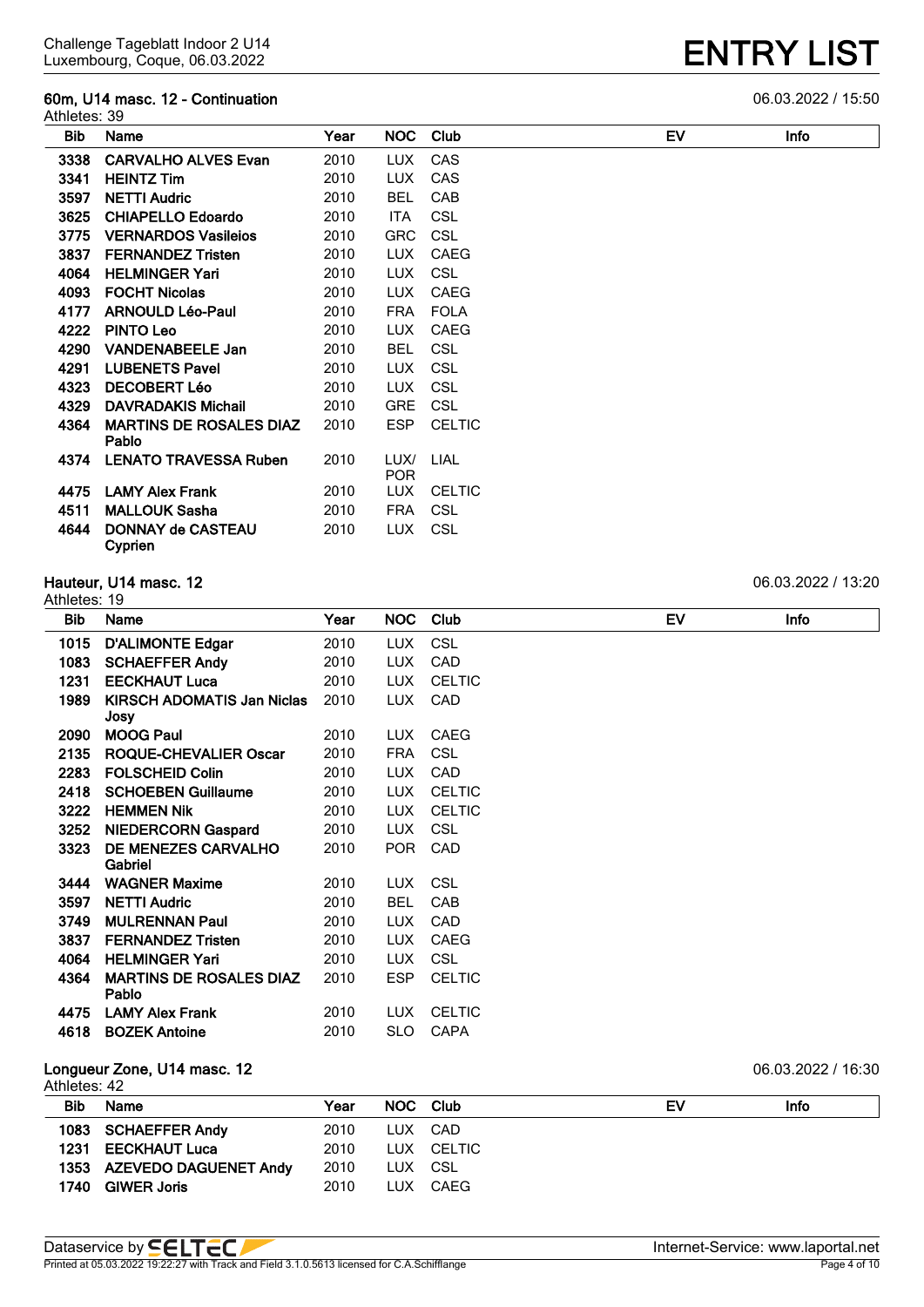### **Longueur Zone, U14 masc. 12 - Continuation** 06.03.2022 / 16:30 Athletes: 42

| Bib  | Name                                    | Year | <b>NOC</b>         | Club          | EV | <b>Infc</b> |
|------|-----------------------------------------|------|--------------------|---------------|----|-------------|
| 1828 | PONDARD KISINDE Jayden                  | 2010 | <b>FRA</b>         | CSL           |    |             |
| 1836 | <b>BOCK Guillaume</b>                   | 2010 | <b>LUX</b>         | <b>CAEG</b>   |    |             |
|      | 1989 KIRSCH ADOMATIS Jan Niclas         | 2010 | <b>LUX</b>         | CAD           |    |             |
|      | Josy                                    |      |                    |               |    |             |
| 2090 | <b>MOOG Paul</b>                        | 2010 | LUX.               | <b>CAEG</b>   |    |             |
|      | 2132 HERR Frédéric                      | 2010 | <b>LUX</b>         | <b>CSL</b>    |    |             |
|      | 2135 ROQUE-CHEVALIER Oscar              | 2010 | <b>FRA</b>         | <b>CSL</b>    |    |             |
|      | 2170 CONTER Yann                        | 2010 | <b>LUX</b>         | <b>FOLA</b>   |    |             |
|      | 2280 WAMPACH Henri Jude                 | 2010 | <b>LUX</b>         | <b>FOLA</b>   |    |             |
|      | 2283 FOLSCHEID Colin                    | 2010 | <b>LUX</b>         | CAD           |    |             |
|      | 2337 LOSCH Julien                       | 2010 | <b>LUX</b>         | <b>CELTIC</b> |    |             |
|      | 2389 LUDZACK Dean                       | 2010 | <b>LUX</b>         | CSL           |    |             |
|      | 2418 SCHOEBEN Guillaume                 | 2010 | <b>LUX</b>         | <b>CELTIC</b> |    |             |
|      | 2471 STEFANETTI Nick                    | 2010 | <b>LUX</b>         | CAEG          |    |             |
|      | 3022 JONES Miles                        | 2010 | LUX.               | CSL           |    |             |
|      | 3222 HEMMEN Nik                         | 2010 | <b>LUX</b>         | <b>CELTIC</b> |    |             |
|      | 3252 NIEDERCORN Gaspard                 | 2010 | <b>LUX</b>         | CSL           |    |             |
|      | 3338 CARVALHO ALVES Evan                | 2010 | <b>LUX</b>         | CAS           |    |             |
|      | 3341 HEINTZ Tim                         | 2010 | <b>LUX</b>         | CAS           |    |             |
|      | 3444 WAGNER Maxime                      | 2010 | <b>LUX</b>         | CSL           |    |             |
|      | 3597 NETTI Audric                       | 2010 | <b>BEL</b>         | CAB           |    |             |
|      | 3625 CHIAPELLO Edoardo                  | 2010 | <b>ITA</b>         | CSL           |    |             |
|      | 3749 MULRENNAN Paul                     | 2010 | LUX.               | CAD           |    |             |
|      | 3775 VERNARDOS Vasileios                | 2010 | GRC                | <b>CSL</b>    |    |             |
|      | 3837 FERNANDEZ Tristen                  | 2010 | <b>LUX</b>         | <b>CAEG</b>   |    |             |
|      | 4064 HELMINGER Yari                     | 2010 | <b>LUX</b>         | CSL           |    |             |
|      | 4093 FOCHT Nicolas                      | 2010 | <b>LUX</b>         | <b>CAEG</b>   |    |             |
|      | 4177 ARNOULD Léo-Paul                   | 2010 | <b>FRA</b>         | <b>FOLA</b>   |    |             |
|      | 4222 PINTO Leo                          | 2010 | <b>LUX</b>         | CAEG          |    |             |
|      | 4290 VANDENABEELE Jan                   | 2010 | <b>BEL</b>         | CSL           |    |             |
| 4291 | <b>LUBENETS Pavel</b>                   | 2010 | LUX.               | CSL           |    |             |
|      | 4323 DECOBERT Léo                       | 2010 | <b>LUX</b>         | CSL           |    |             |
| 4329 | <b>DAVRADAKIS Michail</b>               | 2010 | <b>GRE</b>         | CSL           |    |             |
| 4364 | <b>MARTINS DE ROSALES DIAZ</b><br>Pablo | 2010 | <b>ESP</b>         | <b>CELTIC</b> |    |             |
|      | 4374 LENATO TRAVESSA Ruben              | 2010 | LUX/<br><b>POR</b> | LIAL          |    |             |
|      | 4475 LAMY Alex Frank                    | 2010 | LUX.               | <b>CELTIC</b> |    |             |
| 4511 | <b>MALLOUK Sasha</b>                    | 2010 | <b>FRA</b>         | <b>CSL</b>    |    |             |
|      | 4618 BOZEK Antoine                      | 2010 | <b>SLO</b>         | <b>CAPA</b>   |    |             |
| 4644 | <b>DONNAY de CASTEAU</b>                | 2010 | <b>LUX</b>         | CSL           |    |             |
|      | Cyprien                                 |      |                    |               |    |             |

#### **800m, U14 fem.** 06.03.2022 / 17:00 Athletes: 49

| Bib  | Name                         | Year | NOC Club   |             | EV | <b>Info</b> |
|------|------------------------------|------|------------|-------------|----|-------------|
| 1009 | <b>RAGOT Maxime</b>          | 2010 | LUX.       | CAEG        |    |             |
| 1038 | JÜCH Nea                     | 2009 | LUX.       | CELTIC      |    |             |
| 1092 | SYBERTZ Léonie Lou           | 2009 | LUX.       | CAD         |    |             |
|      | 1234 PLAHÉ LAROSCHE Amaya    | 2010 | LUX CSL    |             |    |             |
| 1245 | LIBENS THEIN LI              | 2009 |            | LUX FOLA    |    |             |
| 1300 | ONOMO EBODE Naïca, Elena     | 2010 | <b>FRA</b> | CSL C       |    |             |
| 1341 | <b>PIRES RAMOS Cristiana</b> | 2009 | <b>POR</b> | CAD         |    |             |
|      | 1474 KEZIE-BALLERINI Marly   | 2009 |            | LUX FOLA    |    |             |
| 1479 | <b>BLOOMER Akiko Enola</b>   | 2010 | <b>LUX</b> | CSL         |    |             |
| 1633 | <b>LUDOVICY Hannah</b>       | 2010 | <b>LUX</b> | <b>CAPA</b> |    |             |
|      |                              |      |            |             |    |             |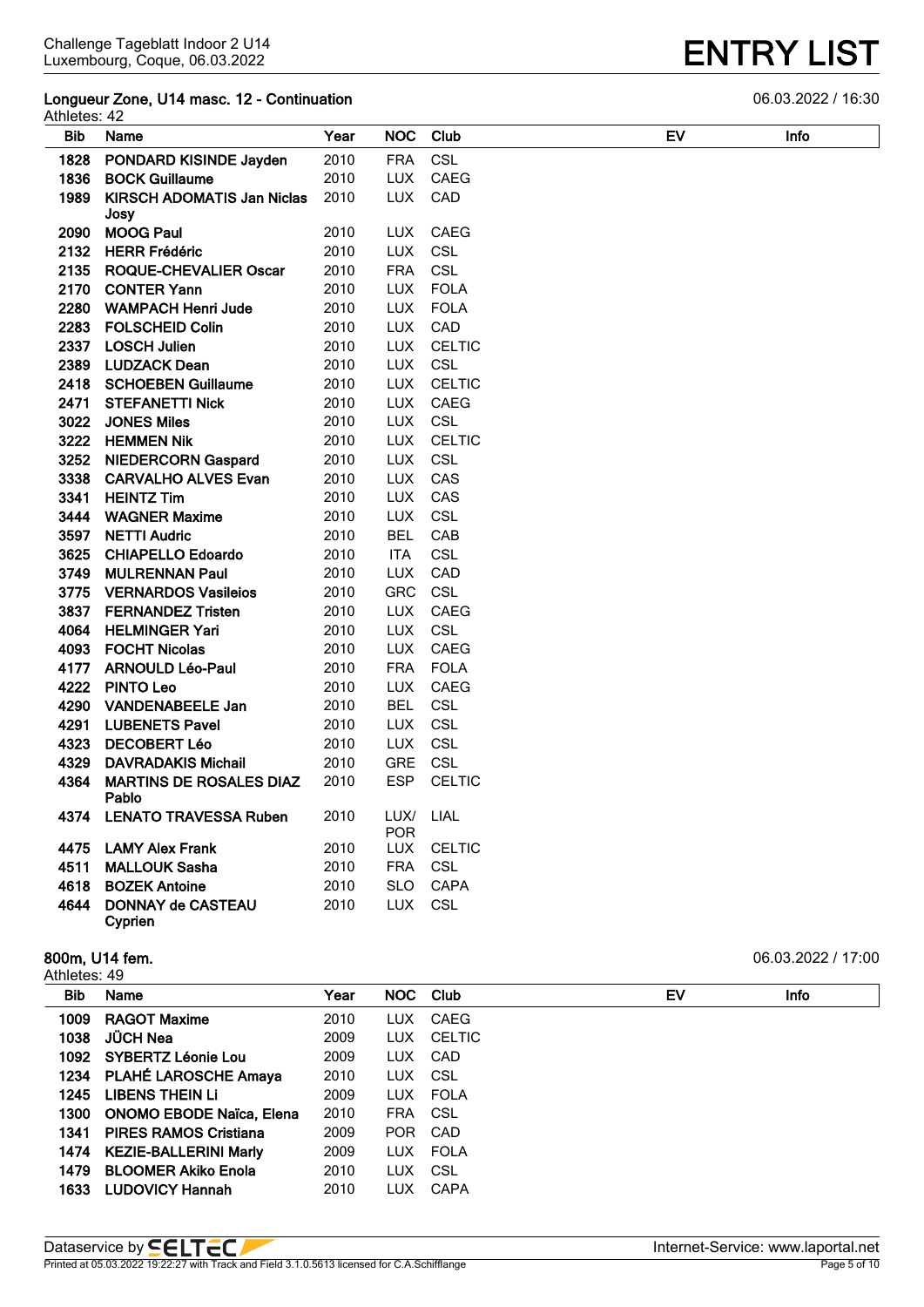#### **800m, U14 fem. - Continuation** 06.03.2022 / 17:00

| <b>ENTRY LIST</b> |
|-------------------|
|-------------------|

| Athletes: 49 |                                                    |      |            |               |    |      |
|--------------|----------------------------------------------------|------|------------|---------------|----|------|
| <b>Bib</b>   | Name                                               | Year | <b>NOC</b> | Club          | EV | Info |
| 1694         | <b>HOFFMANN Liz</b>                                | 2010 | <b>LUX</b> | <b>CAEG</b>   |    |      |
| 1829         | <b>BOUWMEISTER Julianne</b><br>Saartje             | 2010 | NED        | CAEG          |    |      |
| 1900         | <b>SAHR Tonya</b>                                  | 2009 | <b>LUX</b> | CSL           |    |      |
| 2002         | <b>BISSEN Elodie</b>                               | 2009 | <b>LUX</b> | CAD           |    |      |
| 2128         | <b>MARQUES Anael</b>                               | 2009 | <b>AGO</b> | <b>FOLA</b>   |    |      |
| 2357         | <b>KOTECKÁ Marie Anna</b>                          | 2009 | <b>CZE</b> | <b>CELTIC</b> |    |      |
| 2462         | <b>WEBER Lynn</b>                                  | 2009 | <b>LUX</b> | <b>FOLA</b>   |    |      |
| 2683         | <b>SCHILTZ Manon</b>                               | 2010 | <b>LUX</b> | CAEG          |    |      |
| 2771         | <b>KUFFER-HARDT Lou</b>                            | 2009 | <b>LUX</b> | <b>FOLA</b>   |    |      |
| 2802         | <b>SCHEVERS Mara</b>                               | 2009 | <b>LUX</b> | CAS           |    |      |
| 2892         | <b>MILTGEN May</b>                                 | 2010 | <b>LUX</b> | CSL           |    |      |
| 2975         | <b>KRÖGER Ava</b>                                  | 2010 | <b>LUX</b> | CAB           |    |      |
| 2996         | <b>KAPINAJOVÁ Hana</b>                             | 2010 | <b>SVK</b> | CSL           |    |      |
| 3036         | <b>FEINEN Zohra</b>                                | 2009 | <b>LUX</b> | <b>CELTIC</b> |    |      |
| 3266         | <b>STEINBACH Lisa</b>                              | 2010 | <b>LUX</b> | <b>CAPA</b>   |    |      |
| 3288         | <b>FOLSCHEID Sophie</b>                            | 2010 | <b>LUX</b> | CAD           |    |      |
| 3385         | <b>ALLARD Evelyn</b>                               | 2010 | <b>NED</b> | <b>CSL</b>    |    |      |
| 3428         | <b>SCHAACK Lynn</b>                                | 2009 | <b>LUX</b> | <b>FOLA</b>   |    |      |
| 3442         | <b>ELCHEROTH Lena</b>                              | 2010 | <b>LUX</b> | LIAL          |    |      |
| 3490         | <b>ROCHET Pénélope</b>                             | 2009 | <b>FRA</b> | LIAL          |    |      |
| 3502         | <b>GAJIC Danica</b>                                | 2009 | <b>LUX</b> | <b>CELTIC</b> |    |      |
| 3650         | <b>ZEIMET Laura</b>                                | 2010 | <b>LUX</b> | CAD           |    |      |
| 3677         | <b>CHLECQ llaria</b>                               | 2009 | <b>LUX</b> | CAS           |    |      |
| 3690         | <b>KORNELIS Amélie</b>                             | 2010 | <b>LUX</b> | <b>CELTIC</b> |    |      |
| 3728         | <b>BAUSTERT Margot</b>                             | 2010 | <b>LUX</b> | CAB           |    |      |
| 3995         | <b>WILMES Yasmin</b>                               | 2009 | <b>LUX</b> | <b>FOLA</b>   |    |      |
| 4071         | <b>THOMÉ Emma</b>                                  | 2009 | <b>LUX</b> | CSL           |    |      |
| 4135         | <b>KASS Lea</b>                                    | 2009 | <b>LUX</b> | <b>FOLA</b>   |    |      |
| 4139         | <b>LEISTICO Lisa</b>                               | 2010 | <b>LUX</b> | <b>CELTIC</b> |    |      |
| 4145         | <b>ALMEIDA ENCARNAÇÃO</b><br>Diana Flor            | 2009 | <b>POR</b> | <b>FOLA</b>   |    |      |
| 4181         | <b>LIMA DELGADO EVORA</b><br>Alessia               | 2009 | LUX        | <b>CAEG</b>   |    |      |
| 4230         | <b>WILWERT Alice</b>                               | 2009 | <b>LUX</b> | LIAL          |    |      |
|              | 4242 CHARLESWORTH-VON<br><b>KUNITZKI-NEU Clara</b> | 2010 | LUX LIAL   |               |    |      |
| 4286         | <b>BENIANS Sarah</b>                               | 2010 | ITA        | <b>CSL</b>    |    |      |
| 4338         | <b>CZAPIEWSKA Tara Elizabeth</b>                   | 2010 | <b>SVK</b> | CSL           |    |      |
| 4439         | <b>STOYKOVA Maria</b>                              | 2009 | <b>BUL</b> | <b>CSL</b>    |    |      |
| 4531         | <b>CAROLEI Chiara</b>                              | 2010 | <b>LUX</b> | CAB           |    |      |
| 4586         | <b>WILMES Julia</b>                                | 2010 | <b>LUX</b> | CAD           |    |      |
| 4634         | <b>BULATOVIC Andrea</b>                            | 2010 | CRO        | <b>CAPA</b>   |    |      |

#### **60m, U14 fem. 13** 06.03.2022 / 13:20

Athletes: 30

| טט .טט .ה  |                         |      |            |               |    |  |             |  |  |
|------------|-------------------------|------|------------|---------------|----|--|-------------|--|--|
| <b>Bib</b> | Name                    | Year |            | NOC Club      | EV |  | <b>Info</b> |  |  |
| 1038       | <b>JÜCH Nea</b>         | 2009 | LUX.       | CELTIC        |    |  |             |  |  |
| 1092       | SYBERTZ Léonie Lou      | 2009 | <b>LUX</b> | CAD           |    |  |             |  |  |
| 1289       | <b>KIRSCH Lola</b>      | 2009 | LUX.       | CELTIC        |    |  |             |  |  |
| 1474       | KEZIE-BALLERINI Marly   | 2009 |            | LUX FOLA      |    |  |             |  |  |
| 1900       | SAHR Tonya              | 2009 | LUX.       | - CSL         |    |  |             |  |  |
| 2128       | <b>MARQUES Anael</b>    | 2009 |            | AGO FOLA      |    |  |             |  |  |
| 2142       | KOCH Lena               | 2009 | <b>LUX</b> | CAD           |    |  |             |  |  |
| 2318       | <b>BELLING Charlie</b>  | 2009 | LUX.       | CAEG          |    |  |             |  |  |
|            | 2357 KOTECKÁ Marie Anna | 2009 | CZE        | <b>CELTIC</b> |    |  |             |  |  |
|            |                         |      |            |               |    |  |             |  |  |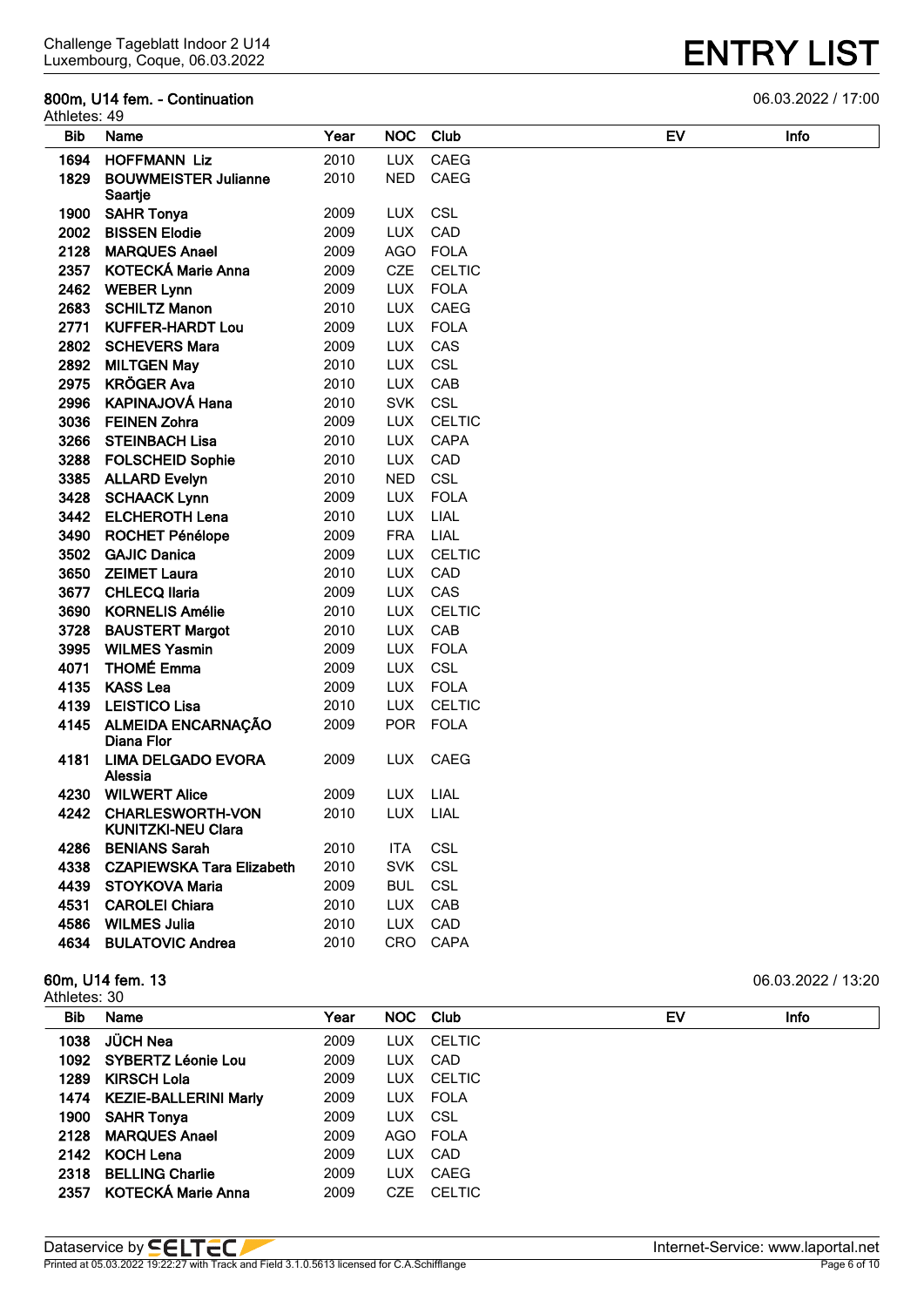#### **60m, U14 fem. 13 - Continuation** 06.03.2022 / 13:20

| Athletes: 30 |                                         |      |            |               |    |             |
|--------------|-----------------------------------------|------|------------|---------------|----|-------------|
| <b>Bib</b>   | Name                                    | Year | <b>NOC</b> | Club          | EV | <b>Info</b> |
| 2462         | <b>WEBER Lynn</b>                       | 2009 | <b>LUX</b> | <b>FOLA</b>   |    |             |
| 2771         | <b>KUFFER-HARDT Lou</b>                 | 2009 | <b>LUX</b> | <b>FOLA</b>   |    |             |
| 2802         | <b>SCHEVERS Mara</b>                    | 2009 | <b>LUX</b> | CAS           |    |             |
| 2964         | <b>CAÑETE GALAN Martina</b>             | 2009 | <b>ESP</b> | <b>CSL</b>    |    |             |
| 3036         | <b>FEINEN Zohra</b>                     | 2009 | <b>LUX</b> | <b>CELTIC</b> |    |             |
| 3271         | <b>KREMER Lya</b>                       | 2009 | LUX.       | CAEG          |    |             |
| 3428         | <b>SCHAACK Lynn</b>                     | 2009 | <b>LUX</b> | <b>FOLA</b>   |    |             |
| 3490         | <b>ROCHET Pénélope</b>                  | 2009 | <b>FRA</b> | <b>LIAL</b>   |    |             |
| 3502         | <b>GAJIC Danica</b>                     | 2009 | <b>LUX</b> | <b>CELTIC</b> |    |             |
| 3677         | <b>CHLECQ Ilaria</b>                    | 2009 | LUX.       | CAS           |    |             |
| 3995         | <b>WILMES Yasmin</b>                    | 2009 | <b>LUX</b> | <b>FOLA</b>   |    |             |
| 4071         | <b>THOMÉ Emma</b>                       | 2009 | <b>LUX</b> | <b>CSL</b>    |    |             |
| 4088         | <b>LIGOTTI Cynthia</b>                  | 2009 | <b>BEL</b> | CAEG          |    |             |
| 4135         | <b>KASS Lea</b>                         | 2009 | <b>LUX</b> | <b>FOLA</b>   |    |             |
| 4145         | <b>ALMEIDA ENCARNAÇÃO</b><br>Diana Flor | 2009 | POR        | <b>FOLA</b>   |    |             |
| 4230         | <b>WILWERT Alice</b>                    | 2009 | LUX.       | LIAL          |    |             |
| 4276         | <b>MARQUES Zoé</b>                      | 2009 | <b>LUX</b> | <b>CELTIC</b> |    |             |
| 4439         | <b>STOYKOVA Maria</b>                   | 2009 | BUL        | <b>CSL</b>    |    |             |
| 4450         | <b>NAJIH Jenna</b>                      | 2009 | <b>LUX</b> | CAD           |    |             |
| 4474         | <b>CEMAN Lejla</b>                      | 2009 | <b>LUX</b> | CAD           |    |             |
| 4598         | <b>CAROTENUTO Camilla</b>               | 2009 | ITA        | CSL           |    |             |
|              |                                         |      |            |               |    |             |

#### **Hauteur, U14 fem. 13** 06.03.2022 / 15:50

Athletes: 18 **Bib Name Year NOC Club EV Info JÜCH Nea** 2009 LUX CELTIC **SYBERTZ Léonie Lou** 2009 LUX CAD **LIBENS THEIN Li** 2009 LUX FOLA **KIRSCH Lola** 2009 LUX CELTIC **PIRES RAMOS Cristiana** 2009 POR CAD **BISSEN Elodie** 2009 LUX CAD **KOCH Lena** 2009 LUX CAD **BELLING Charlie** 2009 LUX CAEG **CAÑETE GALAN Martina** 2009 ESP CSL **FEINEN Zohra** 2009 LUX CELTIC **3271 KREMER Lya** 2009 LUX CAEG **GAJIC Danica** 2009 LUX CELTIC **LIGOTTI Cynthia** 2009 BEL CAEG **LIMA DELGADO EVORA Alessia** LUX CAEG **MARQUES Zoé** 2009 LUX CELTIC **NAJIH Jenna** 2009 LUX CAD **CEMAN Lejla** 2009 LUX CAD **CAROTENUTO Camilla** 2009 ITA CSL **Longueur Zone, U14 fem. 13** 06.03.2022 / 14:20

| Athletes: 30 |  |
|--------------|--|
|              |  |

| Bib. | Name                       | Year | NOC Club   |            | EV | Info |
|------|----------------------------|------|------------|------------|----|------|
| 1245 | <b>LIBENS THEIN LI</b>     | 2009 |            | LUX FOLA   |    |      |
|      | 1289 KIRSCH Lola           | 2009 |            | LUX CELTIC |    |      |
|      | 1341 PIRES RAMOS Cristiana | 2009 | <b>POR</b> | CAD        |    |      |
|      | 1474 KEZIE-BALLERINI Marly | 2009 |            | LUX FOLA   |    |      |
|      | 1900 SAHR Tonya            | 2009 | LUX CSL    |            |    |      |
|      | 2002 BISSEN Elodie         | 2009 | <b>LUX</b> | CAD        |    |      |
|      |                            |      |            |            |    |      |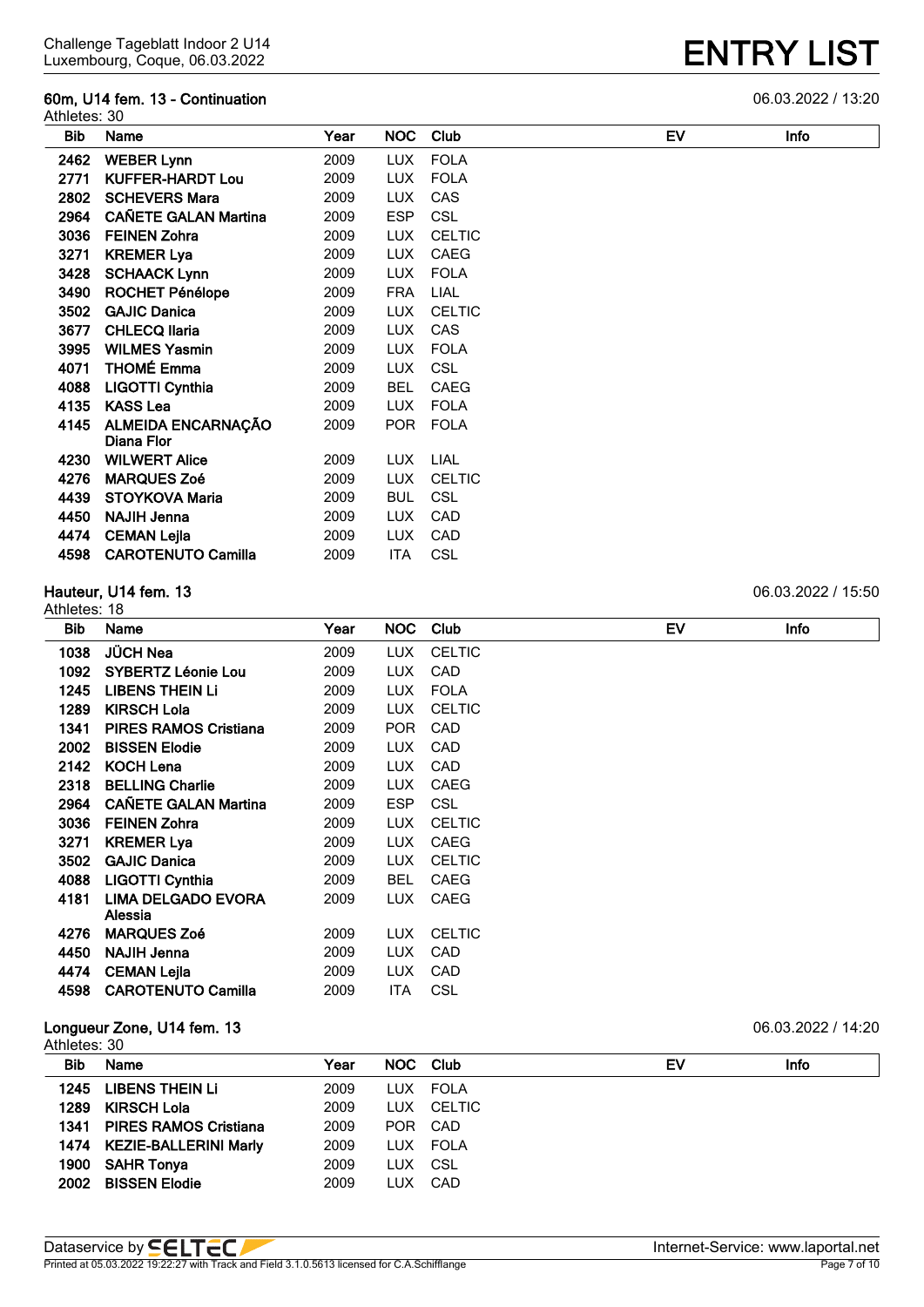#### **Longueur Zone, U14 fem. 13 - Continuation** 06.03.2022 / 14:20 Athletes: 30

| Bib  | Name                                    | Year | NOC.       | Club          | EV | <b>Infc</b> |
|------|-----------------------------------------|------|------------|---------------|----|-------------|
| 2128 | <b>MARQUES Anael</b>                    | 2009 | <b>AGO</b> | <b>FOLA</b>   |    |             |
| 2142 | <b>KOCH Lena</b>                        | 2009 | <b>LUX</b> | CAD           |    |             |
| 2318 | <b>BELLING Charlie</b>                  | 2009 | <b>LUX</b> | <b>CAEG</b>   |    |             |
| 2357 | <b>KOTECKÁ Marie Anna</b>               | 2009 | <b>CZE</b> | <b>CELTIC</b> |    |             |
| 2462 | <b>WEBER Lynn</b>                       | 2009 | <b>LUX</b> | <b>FOLA</b>   |    |             |
| 2771 | <b>KUFFER-HARDT Lou</b>                 | 2009 | <b>LUX</b> | <b>FOLA</b>   |    |             |
| 2802 | <b>SCHEVERS Mara</b>                    | 2009 | <b>LUX</b> | CAS           |    |             |
| 2964 | <b>CAÑETE GALAN Martina</b>             | 2009 | <b>ESP</b> | CSL           |    |             |
| 3271 | <b>KREMER Lya</b>                       | 2009 | <b>LUX</b> | CAEG          |    |             |
| 3428 | <b>SCHAACK Lynn</b>                     | 2009 | <b>LUX</b> | <b>FOLA</b>   |    |             |
| 3490 | <b>ROCHET Pénélope</b>                  | 2009 | <b>FRA</b> | LIAL          |    |             |
| 3677 | <b>CHLECQ Ilaria</b>                    | 2009 | <b>LUX</b> | CAS           |    |             |
| 3995 | <b>WILMES Yasmin</b>                    | 2009 | <b>LUX</b> | <b>FOLA</b>   |    |             |
| 4071 | <b>THOMÉ Emma</b>                       | 2009 | <b>LUX</b> | <b>CSL</b>    |    |             |
| 4088 | <b>LIGOTTI Cynthia</b>                  | 2009 | <b>BEL</b> | <b>CAEG</b>   |    |             |
| 4135 | <b>KASS Lea</b>                         | 2009 | <b>LUX</b> | <b>FOLA</b>   |    |             |
| 4145 | <b>ALMEIDA ENCARNAÇÃO</b><br>Diana Flor | 2009 | <b>POR</b> | FOLA          |    |             |
| 4181 | LIMA DELGADO EVORA<br>Alessia           | 2009 | LUX.       | CAEG          |    |             |
| 4230 | <b>WILWERT Alice</b>                    | 2009 | <b>LUX</b> | LIAL          |    |             |
| 4276 | <b>MARQUES Zoé</b>                      | 2009 | <b>LUX</b> | <b>CELTIC</b> |    |             |
| 4439 | <b>STOYKOVA Maria</b>                   | 2009 | <b>BUL</b> | <b>CSL</b>    |    |             |
| 4450 | <b>NAJIH Jenna</b>                      | 2009 | <b>LUX</b> | CAD           |    |             |

#### **60m, U14 fem. 12** 06.03.2022 / 14:10 Athletes: 35

| <b>Bib</b> | Name                            | Year | <b>NOC</b> | Club          | EV | Info |
|------------|---------------------------------|------|------------|---------------|----|------|
| 1009       | <b>RAGOT Maxime</b>             | 2010 | <b>LUX</b> | <b>CAEG</b>   |    |      |
| 1234       | PLAHÉ LAROSCHE Amaya            | 2010 | <b>LUX</b> | CSL           |    |      |
| 1300       | <b>ONOMO EBODE Naïca, Elena</b> | 2010 | <b>FRA</b> | CSL           |    |      |
| 1479       | <b>BLOOMER Akiko Enola</b>      | 2010 | <b>LUX</b> | CSL           |    |      |
| 1633       | <b>LUDOVICY Hannah</b>          | 2010 | <b>LUX</b> | <b>CAPA</b>   |    |      |
| 1694       | <b>HOFFMANN Liz</b>             | 2010 | <b>LUX</b> | <b>CAEG</b>   |    |      |
| 1926       | <b>MAYER Lucy</b>               | 2010 | <b>LUX</b> | CAD           |    |      |
| 2010       | <b>LAMY Rachel</b>              | 2010 | <b>LUX</b> | <b>CELTIC</b> |    |      |
| 2310       | <b>WEISS Lorie</b>              | 2010 | <b>LUX</b> | <b>CAPA</b>   |    |      |
| 2810       | <b>SECK Leonie Olivia</b>       | 2010 | <b>LUX</b> | CSL           |    |      |
| 2844       | <b>GREMLING Maud</b>            | 2010 | <b>LUX</b> | <b>CELTIC</b> |    |      |
| 2892       | <b>MILTGEN May</b>              | 2010 | <b>LUX</b> | CSL           |    |      |
| 2975       | <b>KRÖGER Ava</b>               | 2010 | <b>LUX</b> | CAB           |    |      |
| 2996       | <b>KAPINAJOVÁ Hana</b>          | 2010 | <b>SVK</b> | <b>CSL</b>    |    |      |
| 3062       | LIMA EVORA Mélissa              | 2010 | <b>LUX</b> | CAEG          |    |      |
| 3266       | <b>STEINBACH Lisa</b>           | 2010 | <b>LUX</b> | <b>CAPA</b>   |    |      |
| 3288       | <b>FOLSCHEID Sophie</b>         | 2010 | <b>LUX</b> | CAD           |    |      |
| 3385       | <b>ALLARD Evelyn</b>            | 2010 | <b>NED</b> | <b>CSL</b>    |    |      |
| 3442       | <b>ELCHEROTH Lena</b>           | 2010 | <b>LUX</b> | LIAL          |    |      |
| 3501       | <b>AALALA Lyna</b>              | 2010 | <b>LUX</b> | CAD           |    |      |
| 3622       | <b>WEBER PETROVA Anastasia</b>  | 2010 | <b>LUX</b> | CAB           |    |      |
| 3650       | <b>ZEIMET Laura</b>             | 2010 | <b>LUX</b> | CAD           |    |      |
| 3690       | <b>KORNELIS Amélie</b>          | 2010 | <b>LUX</b> | <b>CELTIC</b> |    |      |
| 3761       | <b>MISSOUNI Hanna</b>           | 2010 | <b>FRA</b> | CAD           |    |      |
| 4052       | <b>STRASSER Louise</b>          | 2010 | <b>LUX</b> | <b>CELTIC</b> |    |      |
| 4090       | <b>SCHMIT Vicky</b>             | 2010 | LUX.       | CAB           |    |      |

 **CEMAN Lejla** 2009 LUX CAD **CAROTENUTO Camilla** 2009 ITA CSL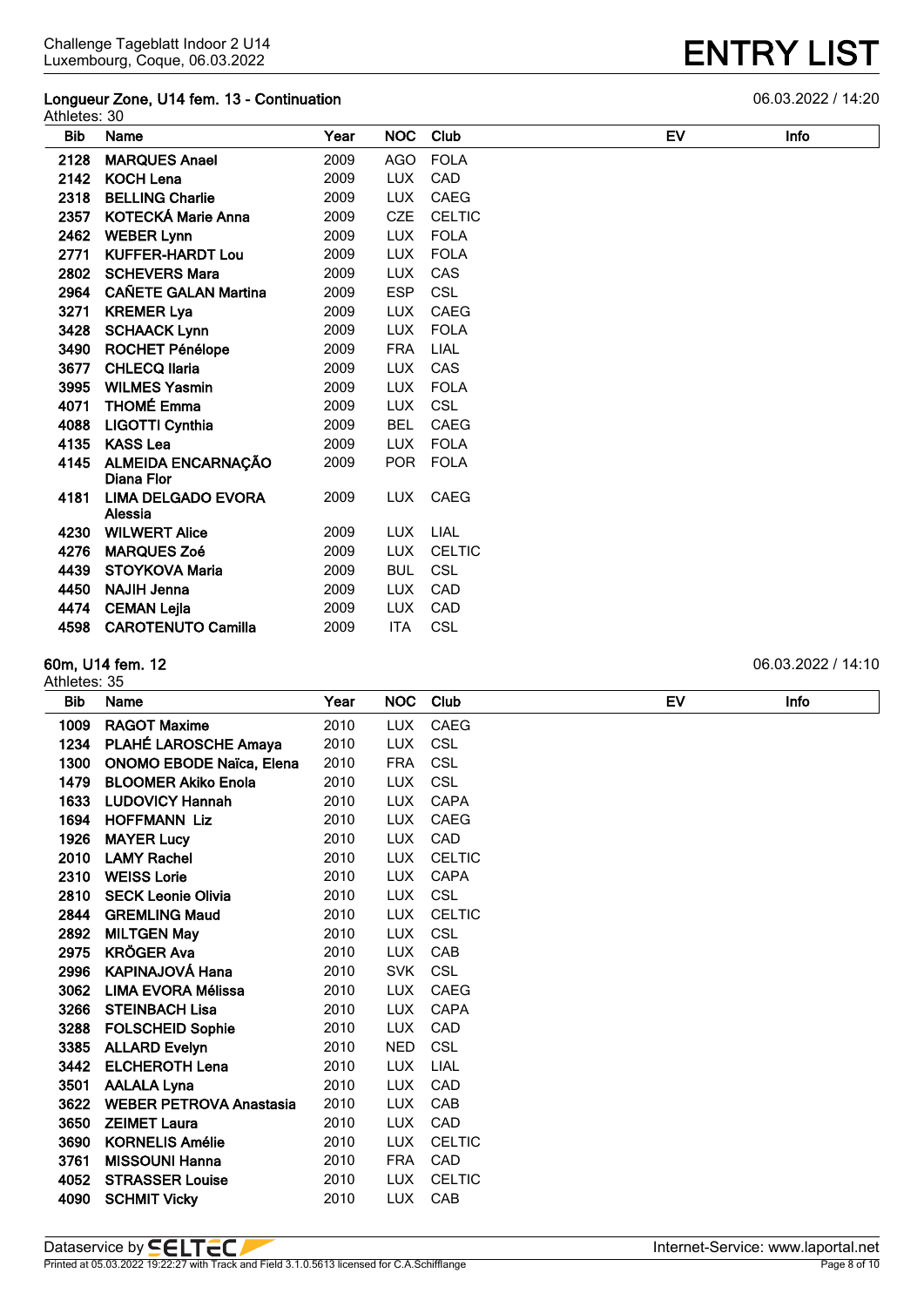#### **60m, U14 fem. 12 - Continuation** 06.03.2022 / 14:10

|  | <u>US US JUGO LAN</u> |  |  |
|--|-----------------------|--|--|

| <b>Bib</b> | Name                                                 | Year |            | NOC Club      | EV | Info |
|------------|------------------------------------------------------|------|------------|---------------|----|------|
| 4139       | <b>LEISTICO Lisa</b>                                 | 2010 | LUX        | <b>CELTIC</b> |    |      |
| 4204       | <b>LANNERS Mia</b>                                   | 2010 |            | LUX CELTIC    |    |      |
| 4242       | <b>CHARLESWORTH-VON</b><br><b>KUNITZKI-NEU Clara</b> | 2010 | LUX LIAL   |               |    |      |
| 4286       | <b>BENIANS Sarah</b>                                 | 2010 | <b>ITA</b> | CSL           |    |      |
| 4338       | <b>CZAPIEWSKA Tara Elizabeth</b>                     | 2010 | SVK CSL    |               |    |      |
| 4522       | <b>LAHR Marie</b>                                    | 2010 | LUX        | CAD           |    |      |
| 4531       | <b>CAROLEI Chiara</b>                                | 2010 | LUX.       | CAB           |    |      |
| 4586       | <b>WILMES Julia</b>                                  | 2010 | LUX.       | CAD           |    |      |
| 4634       | <b>BULATOVIC Andrea</b>                              | 2010 | <b>CRO</b> | CAPA          |    |      |

#### **Hauteur, U14 fem. 12** 06.03.2022 / 15:50

|      | Athletes: 19                                         |      |            |               |  |           |             |  |  |  |
|------|------------------------------------------------------|------|------------|---------------|--|-----------|-------------|--|--|--|
| Bib  | Name                                                 | Year | NOC.       | Club          |  | <b>EV</b> | <b>Info</b> |  |  |  |
| 1300 | <b>ONOMO EBODE Naïca, Elena</b>                      | 2010 | FRA        | CSL           |  |           |             |  |  |  |
| 1829 | <b>BOUWMEISTER Julianne</b><br>Saartje               | 2010 | NED.       | <b>CAEG</b>   |  |           |             |  |  |  |
| 1926 | <b>MAYER Lucy</b>                                    | 2010 | LUX        | CAD           |  |           |             |  |  |  |
| 2010 | <b>LAMY Rachel</b>                                   | 2010 | LUX        | <b>CELTIC</b> |  |           |             |  |  |  |
| 2310 | <b>WEISS Lorie</b>                                   | 2010 | LUX.       | <b>CAPA</b>   |  |           |             |  |  |  |
| 2683 | <b>SCHILTZ Manon</b>                                 | 2010 | LUX        | CAEG          |  |           |             |  |  |  |
| 2810 | <b>SECK Leonie Olivia</b>                            | 2010 | <b>LUX</b> | CSL           |  |           |             |  |  |  |
| 2844 | <b>GREMLING Maud</b>                                 | 2010 | <b>LUX</b> | <b>CELTIC</b> |  |           |             |  |  |  |
| 3062 | LIMA EVORA Mélissa                                   | 2010 | LUX        | CAEG          |  |           |             |  |  |  |
| 3442 | <b>ELCHEROTH Lena</b>                                | 2010 | LUX.       | LIAL          |  |           |             |  |  |  |
| 3501 | <b>AALALA Lyna</b>                                   | 2010 | <b>LUX</b> | CAD           |  |           |             |  |  |  |
| 3622 | <b>WEBER PETROVA Anastasia</b>                       | 2010 | LUX.       | <b>CAB</b>    |  |           |             |  |  |  |
| 3728 | <b>BAUSTERT Margot</b>                               | 2010 | LUX.       | CAB           |  |           |             |  |  |  |
| 3761 | <b>MISSOUNI Hanna</b>                                | 2010 | FRA        | CAD           |  |           |             |  |  |  |
| 4052 | <b>STRASSER Louise</b>                               | 2010 | LUX.       | <b>CELTIC</b> |  |           |             |  |  |  |
| 4090 | <b>SCHMIT Vicky</b>                                  | 2010 | LUX.       | <b>CAB</b>    |  |           |             |  |  |  |
| 4204 | <b>LANNERS Mia</b>                                   | 2010 | <b>LUX</b> | <b>CELTIC</b> |  |           |             |  |  |  |
| 4242 | <b>CHARLESWORTH-VON</b><br><b>KUNITZKI-NEU Clara</b> | 2010 | LUX.       | LIAL          |  |           |             |  |  |  |
| 4522 | <b>LAHR Marie</b>                                    | 2010 | LUX        | CAD           |  |           |             |  |  |  |

#### **Longueur Zone, U14 fem. 12** 06.03.2022 / 13:20 Athletes: 35

**Bib Name Year NOC Club EV Info RAGOT Maxime** 2010 LUX CAEG **PLAHÉ LAROSCHE Amaya** 2010 LUX CSL **BLOOMER Akiko Enola** 2010 LUX CSL **LUDOVICY Hannah** 2010 LUX CAPA **1694 HOFFMANN Liz** 2010 LUX CAEG **BOUWMEISTER Julianne Saartje** NED CAEG **1926 MAYER Lucy** 2010 LUX CAD **LAMY Rachel** 2010 LUX CELTIC **2310 WEISS Lorie** 2010 LUX CAPA **2683 SCHILTZ Manon** 2010 LUX CAEG **2810 SECK Leonie Olivia** 2010 LUX CSL **GREMLING Maud** 2010 LUX CELTIC **MILTGEN May** 2010 LUX CSL **KRÖGER Ava** 2010 LUX CAB **KAPINAJOVÁ Hana** 2010 SVK CSL **LIMA EVORA Mélissa** 2010 LUX CAEG